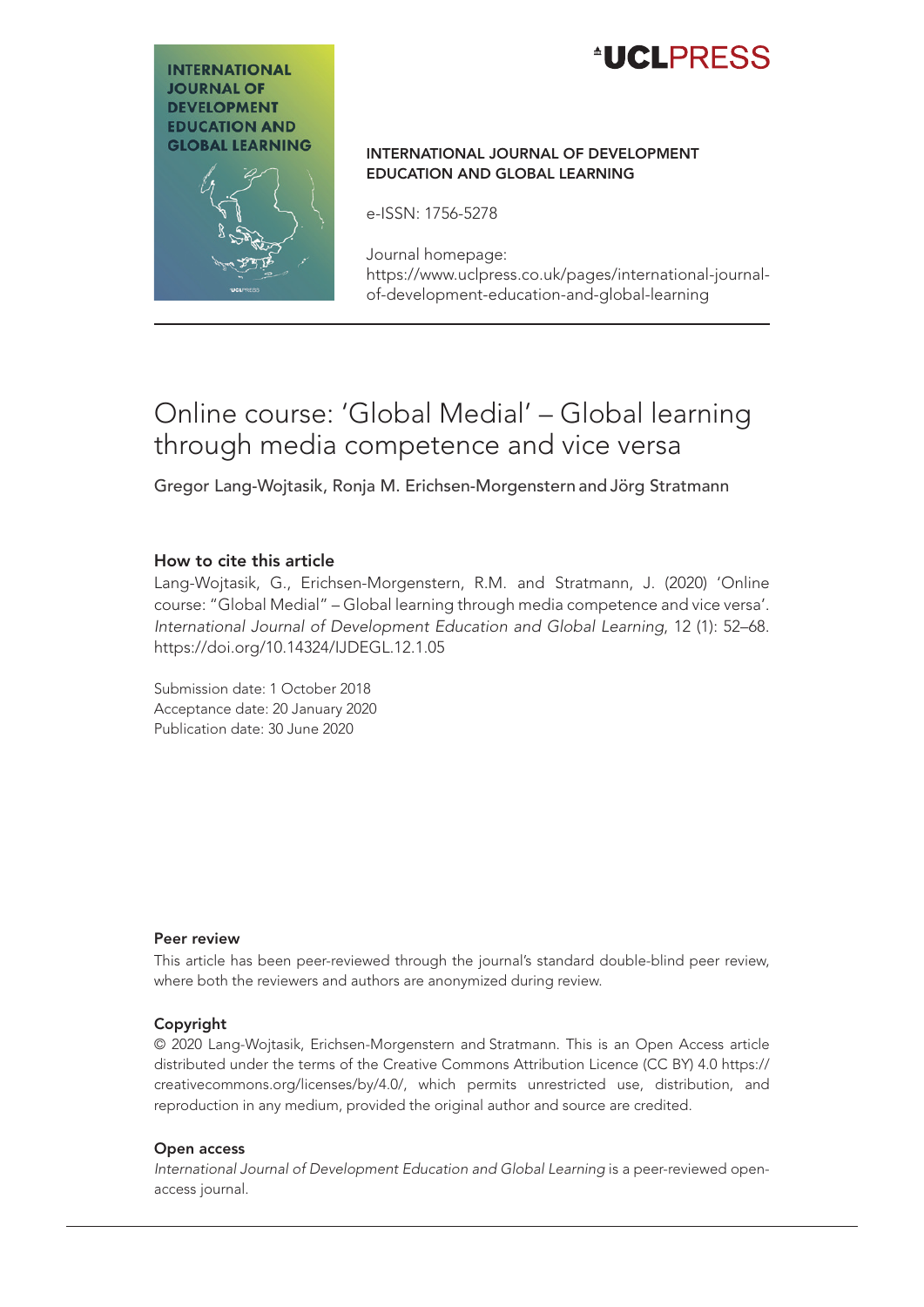# Online course: 'Global Medial' – Global learning through media competence and vice versa

Gregor Lang-Wojtasik\*, Ronja M. Erichsen-Morgenstern\* and Jörg Stratmann − *University of Education, Weingarten, Germany*

## Abstract

Globalization and digital media have been responsible for societal and educational challenges. There are educational approaches in the field of global learning and media competence that offer options to deal with these challenges. These approaches were combined in a course called 'Global Medial', mainly addressing students of educational subjects (primarily teacher training) at BA/MA level. This course provides online learning-based opportunities for Japanese and German students. With reference to this course, we describe the educational approaches of global learning, media competence and their possible interlinkages. For this description, we use the taxonomy of normative, descriptive and prescriptive. We then outline the first evaluation results of a course that took place in the Autumn term of 2017/2018 and draw conclusions for follow-up courses as well as recommendations for future research.

Keywords: globalization, digital media, global learning, media competence

# Preliminary remarks

The described endeavour results from the cooperation between a researcher from Japan and a researcher from Germany. Having worked together for the past 15 years, they have cooperated fruitfully at various levels of research and teaching in the field of global learning and education for sustainable development. When the German researcher met the Japanese researcher in the field of media education, they decided to create the online course 'Global Medial' (this title stands for global learning and media learning) as an initial module for students of educational subjects (mainly teacher training) at BA/MA level. It was conducted online for the first time in the Autumn term of 2017/2018 at the University of Education, Weingarten, in cooperation with the Faculty of International Studies at Hiroshima City University in Japan (Stratmann *et al*., 2018). Therefore, the course and its reflection on learning and the acquisition of competences bear in mind the questions of teacher professionalization in the field of globalization and the possible role of teachers as agents of change (Pike and Selby, 1988; Goodwin, 2010; Darji and Lang-Wojtasik, 2014; Bourn, 2016). This is the lens through which we reflect on the challenges of medialization as well. Globalization encompasses societal processes beyond the nation state, whereas medialization stands for a permeation of society by digital media. In our understanding, global learning offers options to deal with the challenges of globalization. The development of media competence creates chances to deal with digital media in a globalized world. The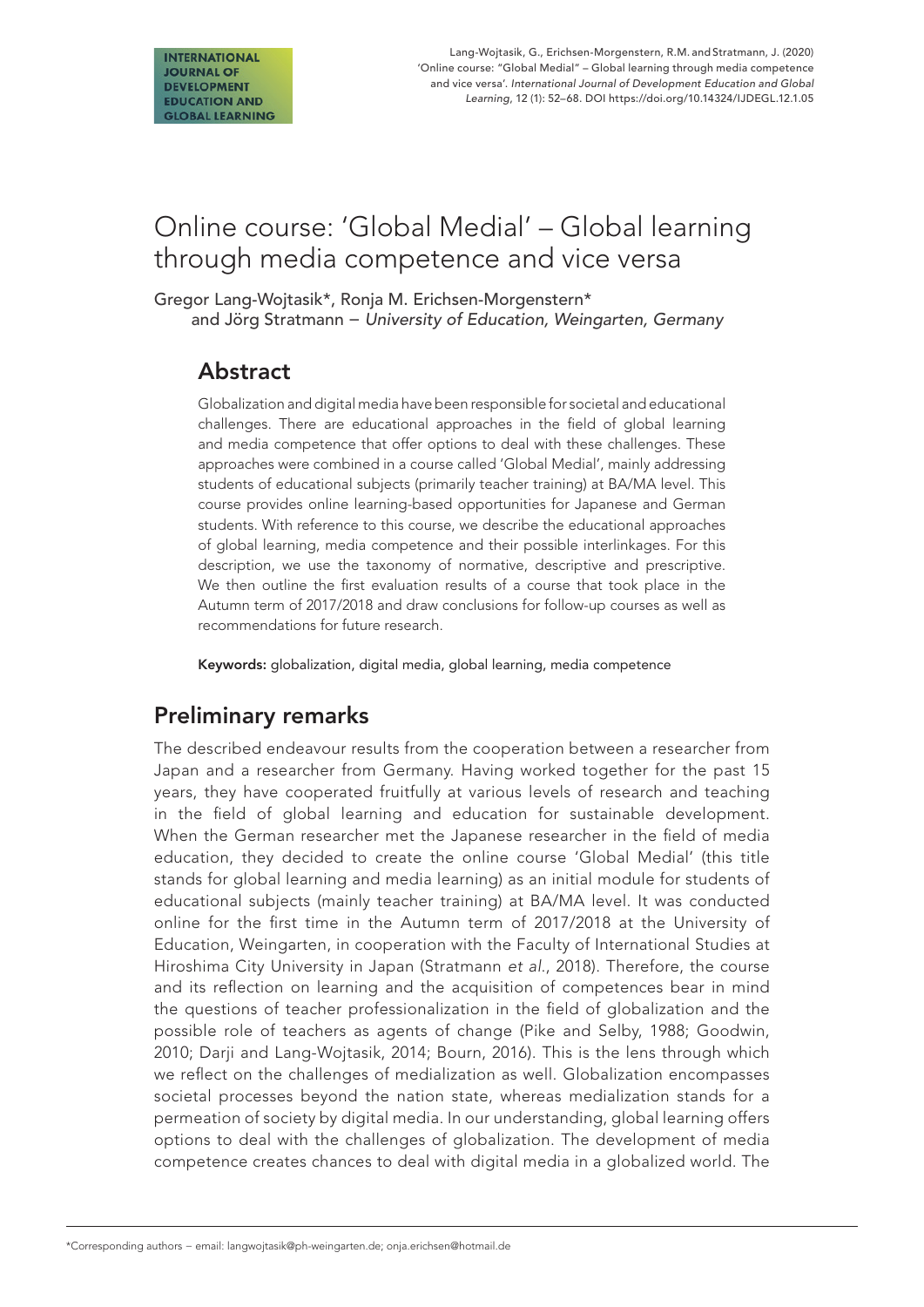course and its evaluation were facilitated by three professors who engaged the students in a participatory process.

The main part of the course title ('Global Medial') refers to a German expression, combining globalization and digital media as cross-sectional challenges for society and education. The subheading refers to global learning and media competence, as the two educational areas lay claim to dealing with societal challenges in a didactic way. In Baden-Württemberg, the federal state in which Weingarten is situated, the field of global education has become very important. Education for sustainability and education for tolerance and acceptance of diversity, as well as media competence through media education, have become leading perspectives in the federal education plan since 2016 (MfKJS BaWü, 2016). In Japan, both thematic fields are important because of the promotion of global human resources through super global universities (Urabe, 2017, 2018).

The online course was continuously evaluated by the German and Japanese students. For this evaluation, a mixed-method approach was used. Quantitatively, a self-assessment was conducted that used rating scales for competences, selfdetermination and social embedding. This self-assessment was complemented by a qualitative approach using pre- and post-focus group discussions among the German participants. Through this evaluation, we wanted to know how university students learn and gain competences within a globalized and medialized world. The course was held again in the Autumn term of 2018/2019, in which Chinese students also took part. In future courses, the participation of Indian students is also planned.

With regard to ongoing analysis, we only share our experiences of the first session in this article. We concentrate on the evaluation by the German students and report some observations by our Japanese colleague concerning his students. First, we sketch our understanding of global learning and media competence, and reflect on a possible combination of both approaches under the label 'Global Medial'. Second, we describe the main structure of the online course, deliver a brief insight into the main evaluation results and summarize the learning.

### Global learning and media competence: Conceptual framework

To understand our motivation for conducting the described course, it is necessary to lay out our definitions of globalization, global learning (used here as synonymous with global education), as well as digital media and media competence.

#### Globalization as a challenge to learning: Global learning

In our understanding, global learning is derived from development education and encompasses various concepts at the European level (Hartmeyer and Wegimont, 2016). As most communication in today's society occurs beyond national borders, it becomes obvious that national semantics are changing. Globalization does not stop at a country's border. According to the Sustainable Development Goals (SDGs) (United Nations, 2015), it is clear that solutions to the world's problems can only be found conjointly (Lang-Wojtasik and Erichsen-Morgenstern, 2019). We have to find shared solutions to peace and non-violence, migration and multiculturalism, development, distribution of wealth, the environment as well as human rights and diversity to ensure human survival (Lang-Wojtasik, 2014a: 6).

At the same time – at least in Germany and Japan – many educational approaches refer to the respective national context in order to legitimate decisions. This is very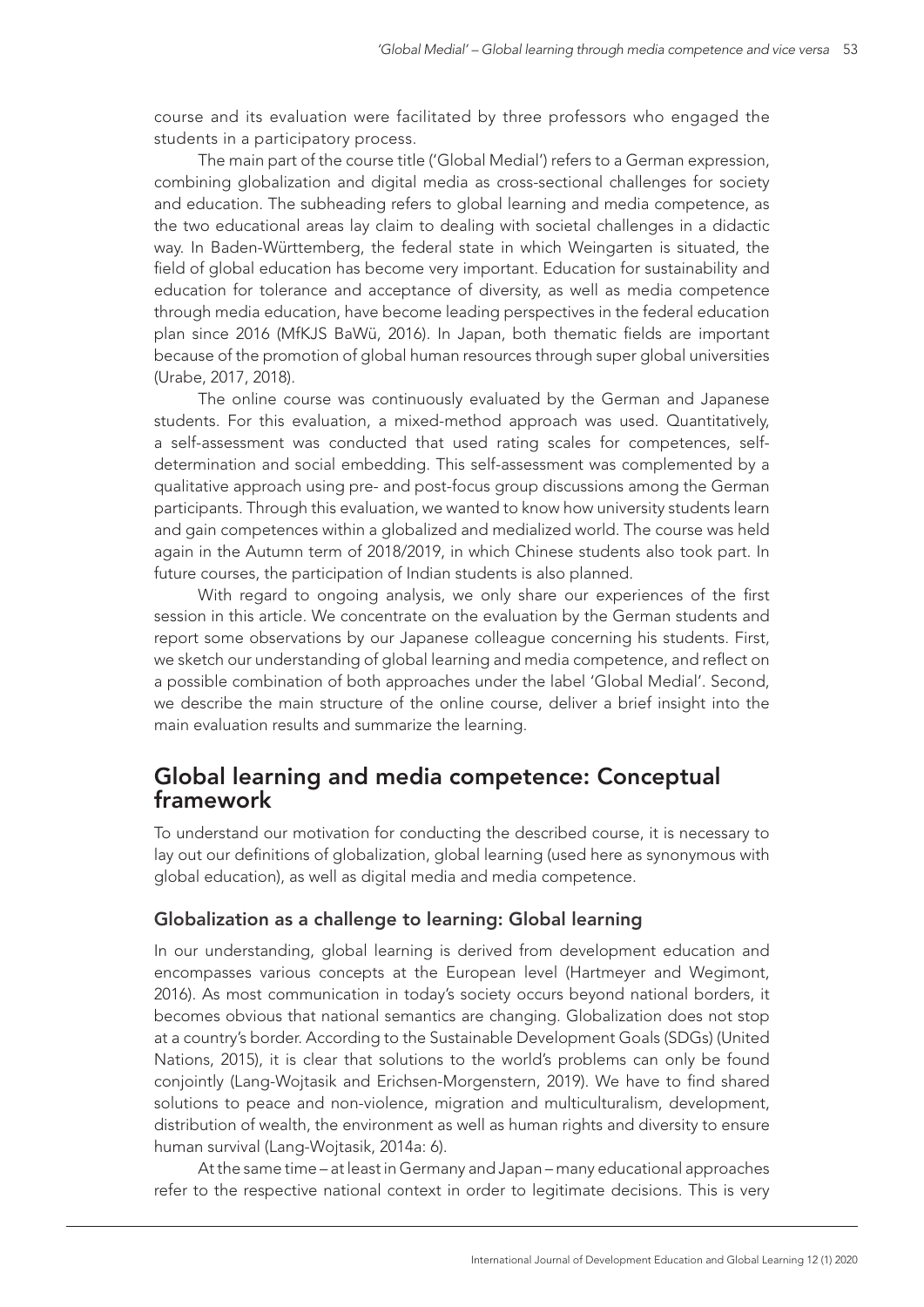obvious, for example, with regard to international large school assessments like PISA. The 'inter' between nations provides the basis from which to talk about the winning and failing nations within the Organisation for Economic Co-operation and Development and its role as a global actor of international development (Bloem, 2016). However, global is different to international. When we talk about 'global', we refer to processes that take place beyond the nation states. From a European point of view, and referring to the ideas of the Enlightenment, one can see the rise of a world society (Luhmann, 1971, 1997) characterized by 'fairly unmanageable social change … risk and insecurity' (Lang-Wojtasik, 2014b: 53). Understood as a global system, it creates consequences for the functionality and understanding of interaction, organizations, institutions and universalization, as well as implications for reflecting on education and school (Lang-Wojtasik, 2008: 79–156).

Within the normative frame of sustainability and justice, global learning, in this understanding, offers chances to deal with the abovementioned challenges as learning options (Scheunpflug and Schröck, 2002; Bourn, 2014; Lang-Wojtasik and Klemm, 2017). These are described as learning paradoxes (Lang-Wojtasik, 2014b; 2018b). Although the relative character of space, time, facts and social options have been known since at least the European Enlightenment, national semantics have helped find feasible interpretations. This has changed at a time of a growing world society as its unlimited character goes far beyond the nation state.

The semantics of the nation state have offered a feasible reference point since the European Enlightenment for a limitation of possibilities. The actual spatial developments towards a world society appear as a delimitation of this frame. We also notice an emergence of glocalization as a phenomenon (Robertson, 1998). This term describes global and local developments as parallel and interlinked processes. It is also visible that new network structures become increasingly important, beyond the spatial limitations of the nation state (Castells, 1996, 1997). In consequence, the spatial learning paradox could be described as a tension between the openness of world society, on the one hand, and containment or limitations within local contexts, on the other.

The temporal perspective is characterized by detemporalization and describes the 'shrinking of time' (UNDP, 1999: 1) to implement feasible ways to solve the known problems of the world. It also underlines the change in regular communication beyond time zones as a relevant distinction between nation states and associated societies. At the same time, we are witnesses to the acceleration of time and associated social change, with consequences for the legitimation of guiding values between past and future, as well as the meaning and relevance of tradition and modernity. This leads to a temporal learning paradox as a tension between the search for certainty in the present, on the one hand, and a world of growing uncertainty concerning feasible strategies for the future, on the other.

Looking at world society from a factual perspective, we realize that the availability of large amounts of information creates an impression of being overwhelmed. Its growing volume and interrelations lead to a perception of growing complexity (Russell, 1998). As people have to select and legitimate information, despite various options, experiences of contingency are a growing normality. Concerning world problems, people have to act, but they need different options to legitimate their decisions. Here, we see a learning paradox related to fact. People have to find ways to deal with a growing lack of knowledge, as they search for feasible knowledge, for example, concerning the implementation of the SDGs. This includes looking at possible effects and side effects, as well as the growing insecurity of decisions.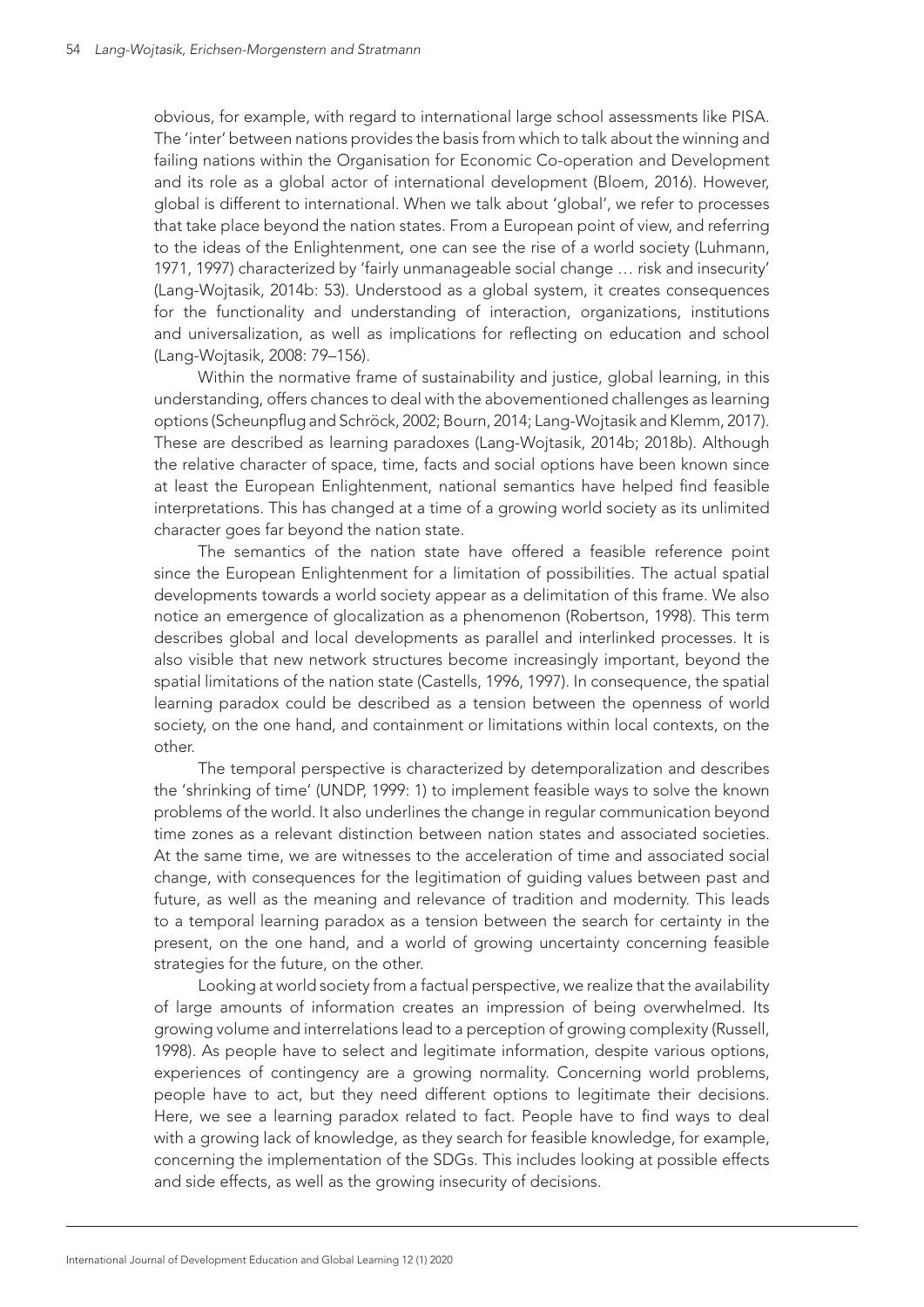From a social perspective, we can see the achievement of individualization as characteristic of the European Enlightenment and as a basis for liberty and equality as normative references for every human being living in the associated democratic society (Luhmann, 2005). The underlying understanding leads to plurality, being visible in the normality of heterogeneous, multiculturalism-based life concepts that create a broad base for relevant values. Social differences are mainly created with regard to privileges, such as having access to resources and the option to participate in society, where differences of class, race, gender, culture and ethnicity are celebrating a bright and irritating resurrection. Thus, the social learning paradox deals with the tension between familiarity and strangeness. This difference is no longer based on geographic but instead on social attributions.

Since the late 1980s and early 1990s, various approaches to global learning have emerged that have strong roots in development and cosmopolitan education (Scheunpflug, 2017). In the European context, a very useful definition was given in the 2002 Maastricht declaration on global education:

Global Education is education that opens people's eyes and minds to the realities of the world, and awakens them to bring about a world of greater justice, equity and human rights for all. Global Education is understood to encompass Development Education, Human Rights Education, Education for Sustainability, Education for Peace and Conflict Prevention and Intercultural Education; being the Global Dimensions of Education for Citizenship. (O'Loughlin and Wegimont, 2003: 13)

The aim of sensitizing people and changing their way of thinking are well-known aspirations of many educational approaches, especially in the context of global learning. At the same time, learning theory informs us about how difficult it is to expect a certain causality of processes, considering what people want to be learned (input) and what is learned (output). This difficulty is characterized as technology deficit (Luhmann and Schorr, 1982) and refers to the rationality and mindset of human beings. In consequence, it might even lead to a rejection of the abovementioned subject areas concerning human survival by some people who are supposed to learn. Therefore, we have to be careful about mixing hope and possibilities. We know from empirical research in global learning that successful learning can be expected if cognition and affection are interlinked, experiences of socialization are given space and the roles of diversity and hierarchies are reflected on critically (Scheunpflug and Uphues, 2010). A well-balanced consideration of knowledge acquisition and attitudes is helpful on the part of the people who are involved in the processes of teaching and learning. This also includes a tolerance from teachers towards the strategies learners use in dealing with these challenges, even if these are incompatible with the preferred strategies of educational approaches. This ensuing tension can be used as a starting point for different learning processes and connected learning arrangements (Asbrand, 2009; Kater-Wettstädt, 2015).

The model of the 'Cross-Curricular Framework for Global Development Education' (*Orientierungsrahmen für den Lernbereich Globale Entwicklung*) published by the Federal Ministry for Economic Cooperation and Development (BMZ) and the Standing Conference of the Ministers of Education and Cultural Affairs of the Länder (KMK) offers valuable information as to how to describe the gain of competences (KMK *et al*., 2016). The 11 competences are structured within the areas of perception (*Erkennen*), assessment (*Bewerten*) and action (*Handeln*) (Schreiber, 2016). Taking into account the empirical findings and frameworks of approaches, the acquisition of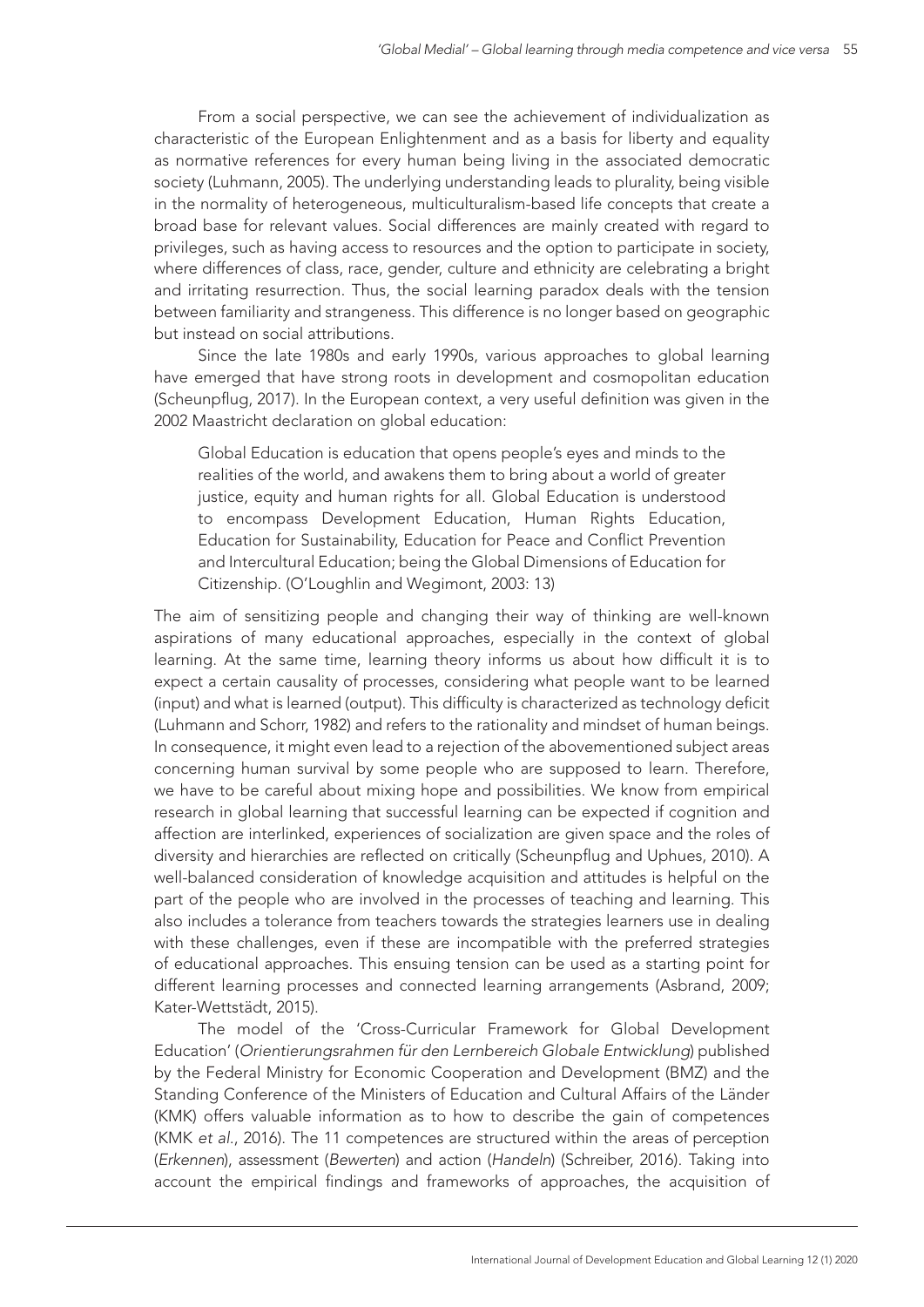competences of global learning could be framed didactically in the following four areas:

- 1. Through global abstraction and local concretion, including balanced affective and cognitive approaches, it seems to be possible to handle the paradoxical tension of global networking (openness) and local anchoring (containment) of space. This should include reflection processes within interactive dialogue and metacommunication on various subjects and strategies.
- 2. To find a feasible position in the flow of time, sustained deceleration and orientation in the moment (temporal) offer options for a mindful pausing in the present as a counterpoint to the acceleration of social change and perceived shrinking of time. In this way, it can be thought of as a new reference level for legitimated decisions concerning the future that are, at the same time, interlinked with feasible strategies of the past. In this case, intra- and intergenerational dialogue play an important role. Peers discuss possibilities in exchanges with people of other generations. This creates possibilities for learning and ways of dealing with the paradox of certainty and uncertainty.
- 3. Concerning different cultural contexts, the world can also be perceived in various ways. Hence, focusing on exemplary multiculturalism and future-oriented crosssectional subjects could offer options to perceive the world through the eyes of the 'other' and to concentrate on selected thematic fields. This seems to be possible through a dialogue on cultural manifestations or other communicative offers. In both of these, people have to deal with (multi)cultural expressions of the world, which offer options to deal with the paradox of knowledge and lack of knowledge in finding solutions to save the planet.
- 4. Reflecting constructively on hierarchies and roles requires individuals to perceive themselves and others as part of a collectivity. Here, a clear commitment to cooperative plurality and need-oriented action for the benefit of all might help to deal with the paradox of familiarity and strangeness. Through experiences of social acceptance of oneself and others as equal human beings, people can reflect on their own potential and that of others as chances of a global community (Lang-Wojtasik, 2019).

These four steps summarize possible didactic approaches to gain competences that will help deal with the challenges of world society. Furthermore, they offer connections to the debates around digital media and media competence in a globalized world.

#### Digital media as a challenge to maturity: Media competence

Our understanding of medialization is driven by the perception of the world as a 'global village' (McLuhan, 2011). From today's perspective, there are still many challenges reported for adolescents and adults, especially relating to questions of participatory cultures in this field (Jenkins *et al.*, 2009). While the participatory gap creates unequal access to digital media, the transparency problem informs us of challenges of perceiving the world through media as well as ethics challenges of education and socialization beyond national limitations and the connected roles of people as world citizens.

When it comes to the question of digitization and education, a discrepancy arises. Digital media today infuses all areas of life (Moser 2010; Feierabend *et al.*, 2017), including educational institutions. However, the skills of German pupils in handling digital media are often insufficient for successful participation in the twenty-firstcentury world (Bos *et al.*, 2014).

There are plenty of models relating to media competence. In the German context, the classic model with international relevance dates back to Baacke (1998). A few years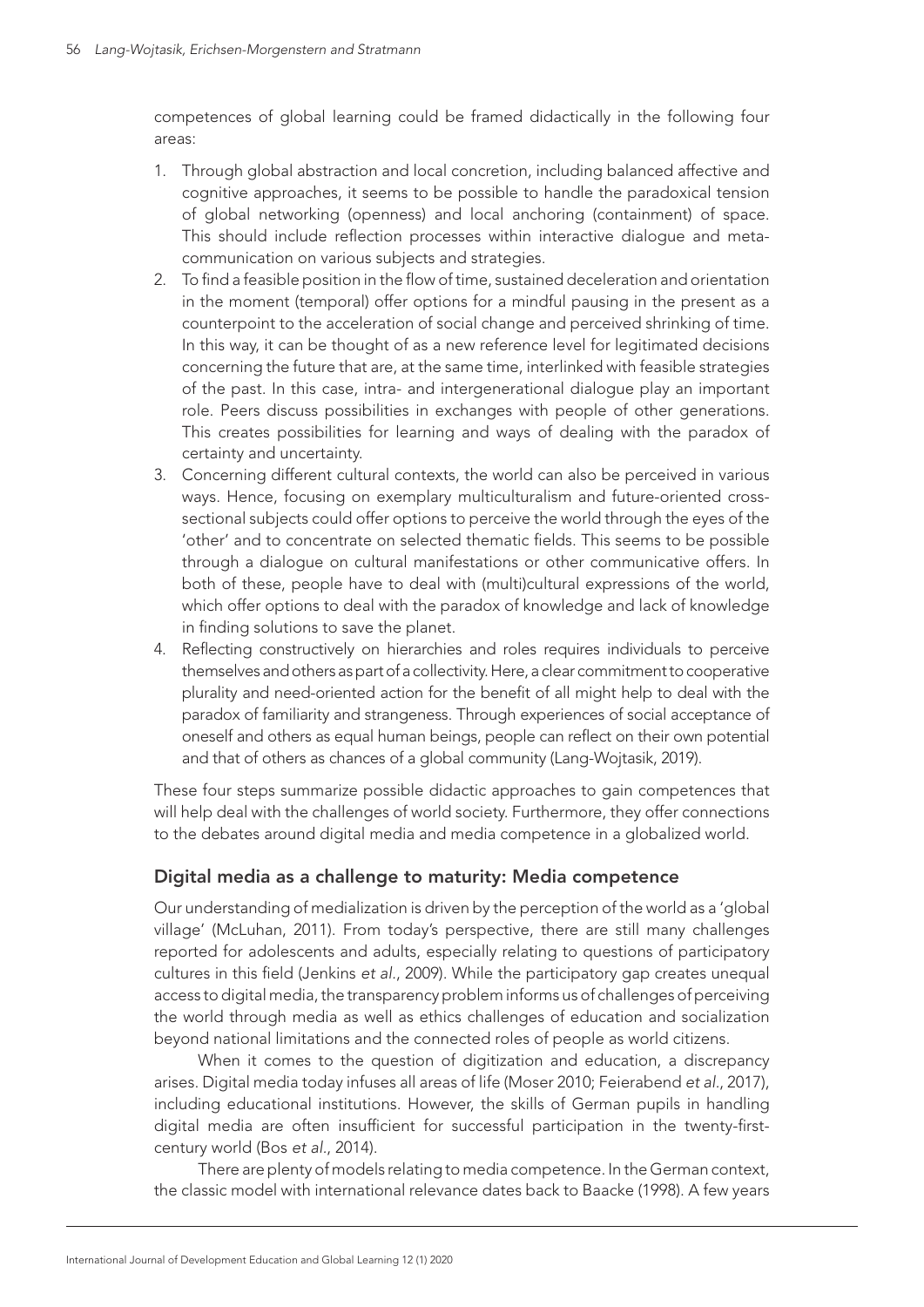later, in 2001, 104 of these models were combined by Gapski (see Schiefner, 2011). These models are generally based on theoretical considerations. They name areas of competences that are most important, according to the authors. Thus, such models are well suited as theoretical lenses for the planning of learning offers. Contents and teaching–learning goals can be derived from these.

Taking into account the considerations of Kerres (2017) and Döbeli Honegger (2016), there are two descriptions of how the process can be designed for schools (Stratmann and Müller, 2018). Through these approaches we learn that digital competences are not a fourth culture technique, but that existing culture techniques are already infused by digitization (Kerres, 2017). In consequence, we are dealing with an extension of competences, rather than following an explicit new path. This position has major implications for teaching such competences, i.e. teaching media competences as well as digital competences has to be intensified in regard to the content of school subjects (Kerres, 2017). The latter can be distinguished in three areas of development: application competences; media education; and informatics (Honegger, 2016). Application competences refers to the use of hardware and software. Teaching would concentrate on the handling of concrete programmes as well as include comprehensive knowledge of approaches (Kerres, 2017). Media education focuses on critical and responsible usage of media, and informatics concentrates on building a basic knowledge in this domain (Kerres, 2017). To summarize, media competence describes competencebased acting within a media-penetrated world (Stratmann, 2017). Regarding the development of a world society, media competence deals with various forms of media concerning things, other people and self-use in a mature way (Roth, 1971).

#### Global Medial learning and/or competences

As mentioned, 'Global Medial' is an artificial term, created by combining the terms 'global learning' and 'media competence'. Both concepts aim at gaining competences to deal with a world of growing complexity, new network structures, ambiguity and accelerated processes. The related insecurities around decision-making and lack of orientation create difficulties in terms of maturity – in the sense of open minds and critical thinking – in dealing with the world as a focus of education. In today's world, this is a challenge for children, young people and adults alike.

Professional educators have to deal with these challenges themselves and, at the same time, create learning opportunities for others. So, we are convinced that students in education should get as many opportunities as possible to develop the skills to deal with these challenges. To do so, an online course seemed to be a feasible option to work conjointly within an international community of students who experience the global village in specific ways.

Societal challenges around globalization and medialization are the starting point for educational approaches like global learning and media competence. Both underline the necessity of dealing with the challenges surrounding gaining competences through learning. For this, maturity seems to be the main factor in fostering the development of individual performance within the context of a broader human collective.

Although both approaches derive from different historical lines, there are interesting parallels of connection and synergies. At the same time, critiques have their place. For example, aspects of ecological sustainability are often neglected within media competence when it comes to the sources of raw material for the construction of digital tools. At the same time, global learning might be more concerned about the ecological problems caused by intensive air travel to realize international exchanges. In addition, the highly praised chances of communication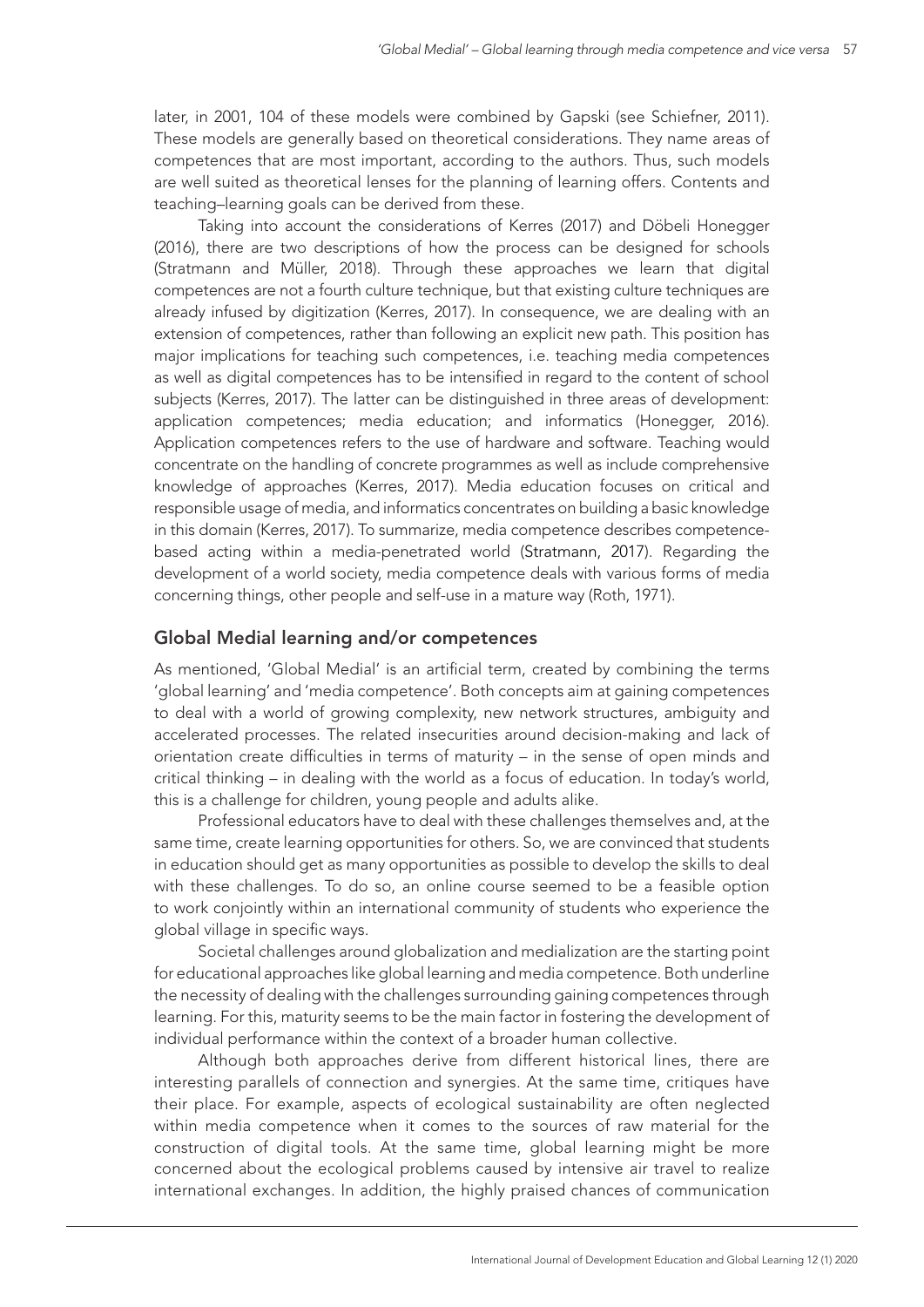beyond time and space in global learning often hide the fact of an existing digital divide within world society.

Somehow, the role of digital media and its educational consequences must become part of global learning, as digital–medial communication happens beyond the limitations of space and time. There are consequences for the selection and legitimation of facts as well as the changing perception and meaning of social interaction. At the same time, media competence encompasses the basic assumptions of global learning, as described above.

This leads to didactical questions on teaching–learning processes: What and why should children and adolescents learn? How and where might they be able to learn something about the world society in which they live? Which competences should they learn and why should they be able to do something about globalization and digital media? Both approaches to global learning as well as media competence are based on specific norms that deal with perceived societal challenges and offer feasible ways of fostering the ability to self-organize an individual performance within the context of a broader human collective (Lang-Wojtasik, 2018a).

There are a few conceptual approaches in the German context that try to link global learning and media competence with educational science (Kammerl and Lang-Wojtasik, 2006; Kammerl, 2009, 2017) and geography didactics (Höhnle, 2014; Brendel, 2017). To date, the definition and selection of competencies (DeSeCo) concept, introduced within the PISA process, suggests three fields of competence that are helpful for working on systematic linkages: using tools interactively (for example, language, technology); interacting in heterogeneous groups; and acting autonomously (Rychen, 2003). We are interested in finding feasible options to connect global learning and media competence. We believe that learning is the basis of gaining competences to deal with the challenges of globalization and digital media within a world society.

To do so, we refer to a long-existing, rational teaching–learning research model. This combines the three levels of analysis, orientation and action with the three perspectives of normativity, description and prescription (Klauer, 1973: 70). From the perspective of global learning, this can be strongly connected to the differentiation of perception, assessment and action encompassing 11 specific and reciprocal competence areas (Schreiber, 2016).

From the perspective of teaching–learning research, the three main approaches that lead to interconnected perspectives are normative, prescriptive and descriptive (Klauer and Leutner, 2012: 17; see also Figure 1). The normative perspective deals with the kind of norms and values that exist in a specific societal context to offer positionality through orientation. This approach is important for those involved and their perception of world reality. Norms and values form the basis for the 'what' and 'how' to learn. They legitimate the selection of learning content (curriculum) and methods of teaching– learning processes in connection with the description of teaching–learning research (analysis) and educational theory. In this way, the main goals of educational processes can be understood as a unity of abilities for solidarity, self- and co-determination (Klafki, 1981). The descriptive perspective deals with perceived reality (informed by set norms and values) in an analytic way. More correctly, it should be called 'descriptive explaining' (Klauer and Leutner, 2012). By combining description and explanation, it is possible to formulate predictions (*Vorhersagen*).

The prescriptive perspective informs us about what has to be done to deal with specific tasks and to achieve specific aims (action). Its educational importance concerns diagnostics for preventative action, therefore it is an instructive approach.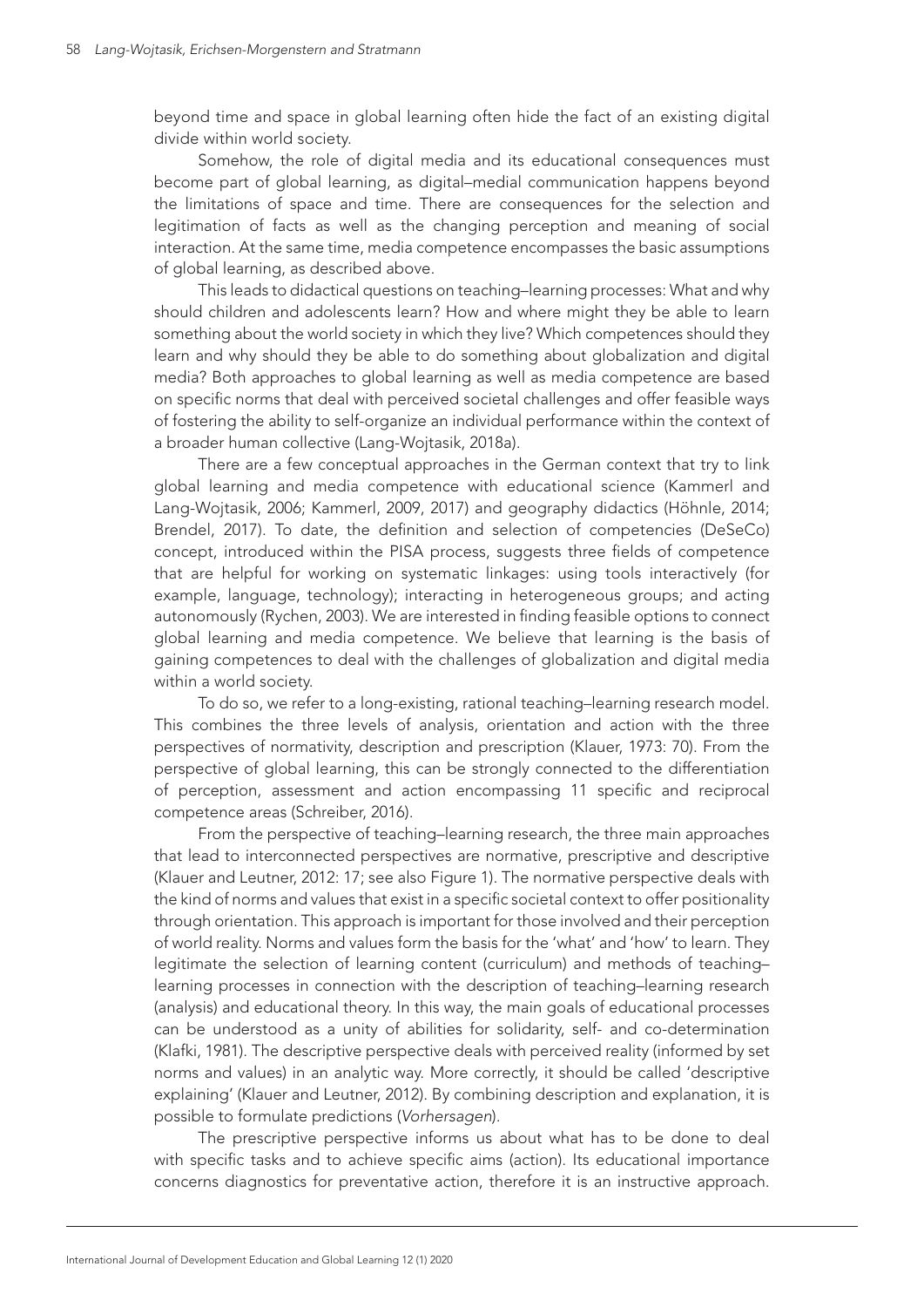

It encompasses all options of action knowledge (*Handlungswissen*). Prescription and following action are possible on the basis of description, explanation (analysis) and normative orientation.

In this way, the analysis of a globalized and medialized world is the starting point from which to develop feasible teaching–learning processes. Comparing actual and targeted behaviour creates options of proven and alternative ways to support learning processes through specific arrangements. How does that help us to understand the possible links between media competence and global learning under the label 'Global Medial'? The understanding of media competence as a critical reflexive way to deal with the media-penetrated world and the framing principles of sustainability and justice within global learning might offer orientation and are primarily based on normative decisions. All this is based on a prospective view of drafts of a future way of living. Here, the central questions would be: How do we want to live in the future? What are the norms and which of these norms are collectively shared in a value-pluralistic society? These questions deal with the role and options of a mature, critical person who is concerned with the risks associated with the societal changes of globalization (Beck, 1986) and digital media as entertainment (Postman, 1988). There is a debate on balancing education between an offer of self-determination and uncontrolled digitization (Simanowski, 2018). In this way, both global learning and media competence must be strongly based on learning and education theory (Jörissen and Marotzki, 2009: 30ff.; Scheunpflug, 2011).

From an educational point of view, this leads to the 'what' (legitimated content) and 'how' (methodical ways) of teaching and learning processes. If maturity is an accepted norm, we can ask whether a child who increasingly plays digital games is acting in a self-determined way, or if the child is driven by the game itself and are not able to act independently. To search for feasible and successful teaching and learning processes, analytical approaches are necessary to describe, explain and understand. In global learning, this is a theoretical and empirical understanding of how people deal with the challenges of world society and the connected learning paradoxes;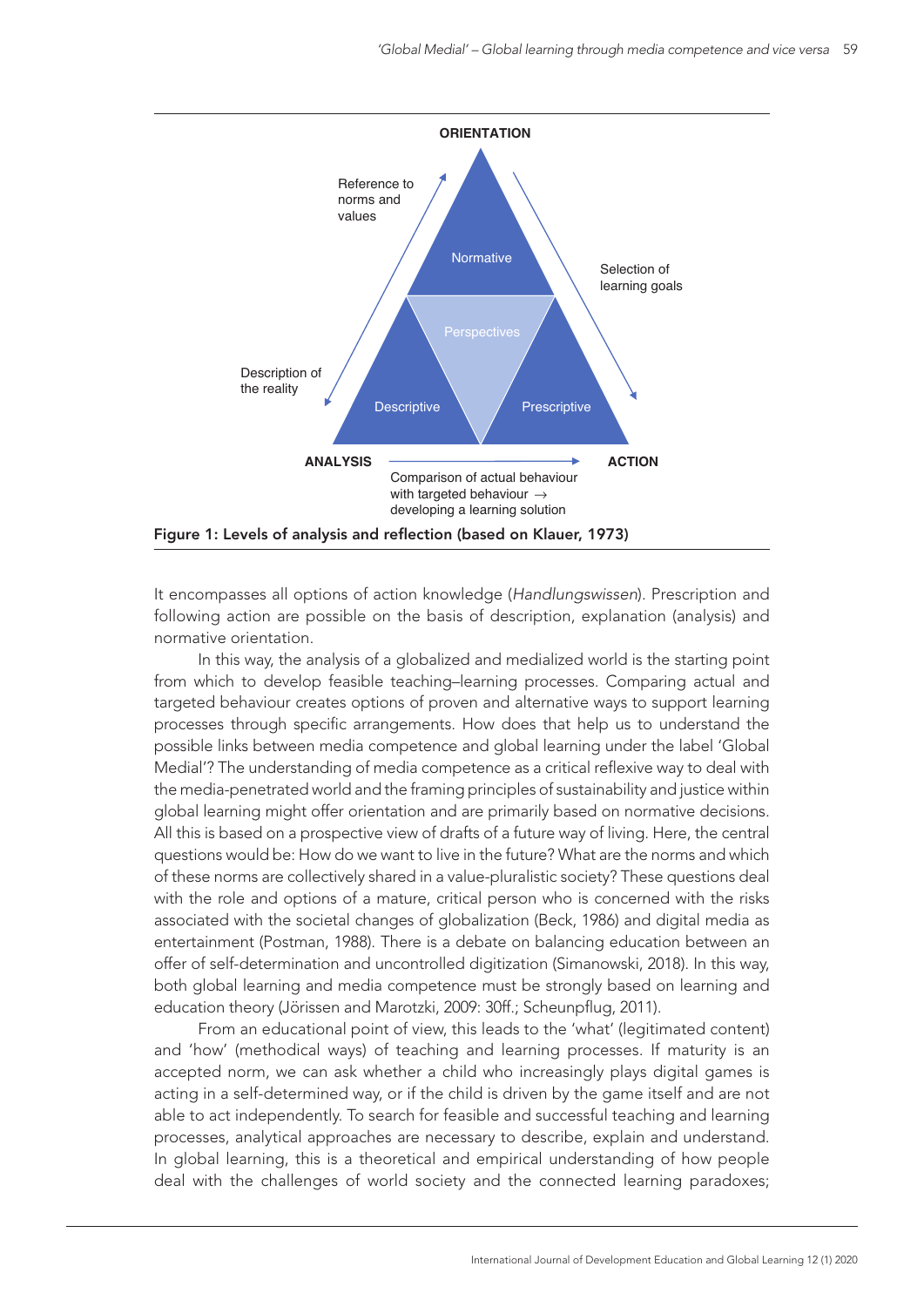i.e. openness and containment (spatial), certainty and uncertainty (temporal), knowledge and the lack of knowledge (factual) as well as familiarity and strangeness (social). Here we can see an interesting link to media competence (Stratmann, 2017). It might be an option to combine the vision of cosmopolitanism to the perception of a 'glocal village', where communication happens mainly through digital media. We could ask how the glocal interconnection affects personal and societal developments (spatial). To deal with the growth of accessible information through digital media, the necessity of connecting media criticism to historic–systematic knowledge becomes extremely important (factual). It is necessary to be clear about the processes of digital media-based socialization concerning individual people as well as their collective and related heterogeneous life contexts (social). Finally, there are questions on growing digitization, algorithmization, networking and sensorization (Gapski, 2016) as important parts of accelerating social change (temporal).

To create adequate learning arrangements and environments for action, the results of analysis in empirical and theoretical research have to be compared with underlying norms. The central question is: Do the normative-based aims of sustainability, justice and critical thinking fit with the findings of existing research concerning behaviour within observed and explained teaching–learning processes? Talking about action leads to the paradox of the necessity and impossibility of planning successful lessons. A prescriptive perspective here might set a frame of didactical decisions, based on norms and descriptions. Such a didactic concept was described above as a suggestion from the field of global learning and offers many links for innovative approaches to media competence. It encompasses spatial, temporal, factual and social aspects. The first didactic approach is global abstraction and local concretion (dealing with openness and containment) to create space for critical reflection on medialization and globalization concerning chances and limitations. Sustained deceleration and orientation in the moment (dealing with certainty and uncertainty) might create present positions (temporal) to deal with the various transformation processes (accelerating social change) and their effects on people and society. That includes peer-oriented and intergenerational dialogues in both physical and virtual settings to open new horizons of interlinked understanding and meta-reflection. The fact-based option of exemplary multiculturalism and future-oriented cross-sectional subjects (dealing with knowledge and lack of knowledge) offers possibilities of perspective change in perceiving and relating to a constantly increasing amount of information. Digital media offers access to variations in the quality of information and culturally-based views of the world. That helps the debate on feasible solutions for saving the planet through virtual classrooms and encompasses most of the existing options. The joint commitment to cooperative plurality and a need-oriented action for the benefit of all (social) provides a way to deal with the learning paradox of familiarity and strangeness. Here, digital media offers virtual options beyond concrete interaction to reflect existing roles, hierarchies and options for equal participation. The given and respected heterogeneity of people involved, and their needs, offers challenging options beyond simply confronting conflicts.

### Experiences of an online-based course attended by Japanese and German students

To underline the pioneering nature of the whole endeavour, the challenges, concepts and interlinkages were decided upon before developing the course and evolved further after interaction with the students in a reciprocal process.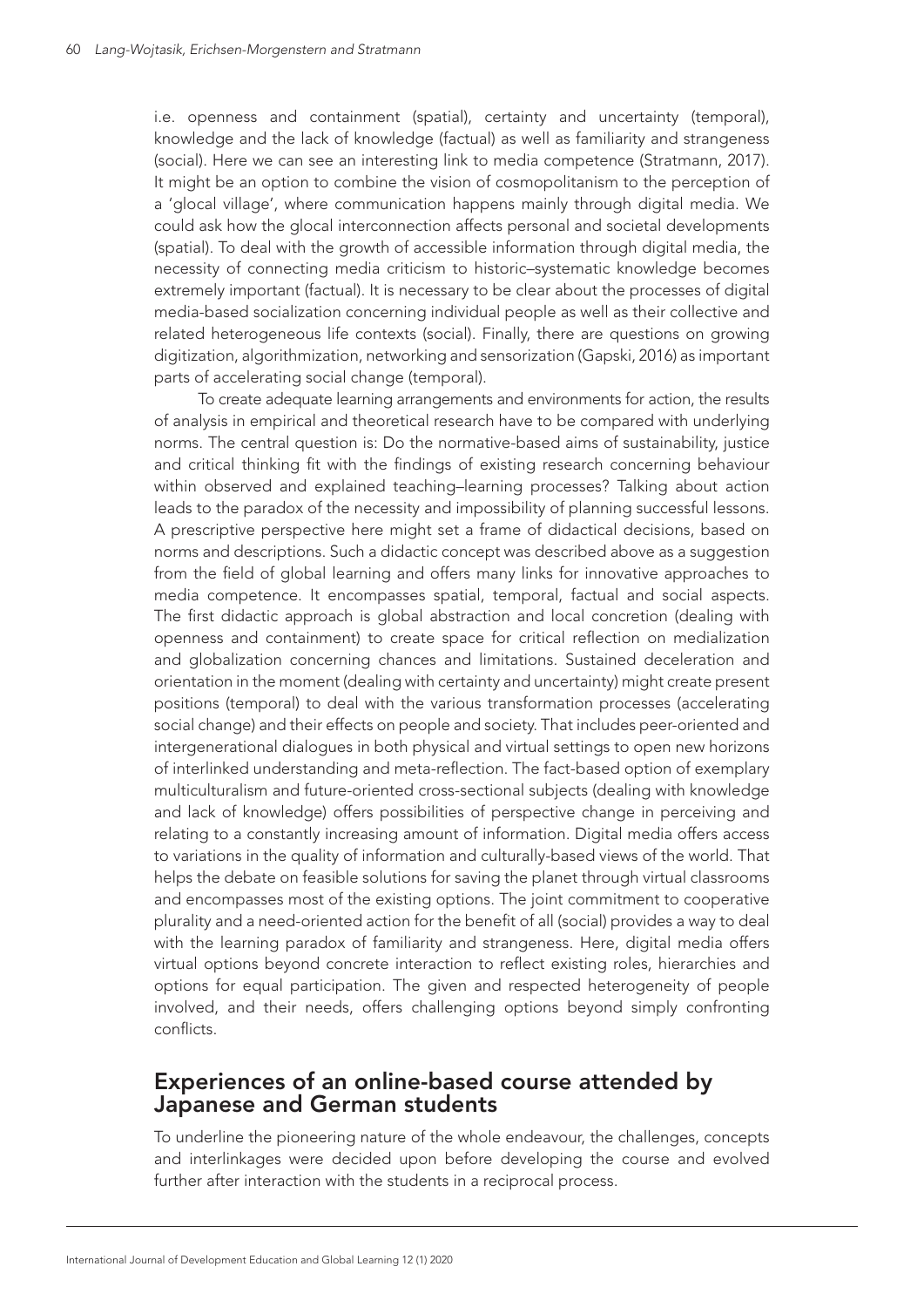#### Thematic focus and structure of the course

The course aimed at connecting global learning and media competence beyond national borders, within an online-based teaching and learning setting, to learn about the orientation opportunities for the participants through participatory learning. The facilitating professors wanted to gain knowledge of the connection between these two fields, as well as the promotion and limitations of creating competences in them, through an exclusively online-based course (via Adobe Connect).

The ten German participants (two male and eight female) were at the end of BA or beginning of MA level in educational studies. The seven Japanese participants (one male and six female) were BA students with reasonable German-language capabilities from various fields within the faculty of international studies. As the Japanese students were able to speak German, this was the main language of exchange. English, as the second language for all students from both countries, was also used. The German participants only met online, whereas the Japanese participants met in one room for synchronous phases and connected individually with their German counterparts.

It was possible to create three international teams (German/Japanese) in four/two, two/three and four/two groups. Synchronous meetings were held from 8.20am–9.50am German time or 4.20pm–5.50pm Japanese time. Asynchronous communication between the international teams was achieved through WhatsApp, LINE (a Japanese variety of WhatsApp) and Skype. Preparations for the sessions could be done individually using a learning platform based at the University of Education, Weingarten, where all participants were logged in.

The structure of the course consisted of different units with varying inputs from the teachers in Germany and Japan, and provided online material (on an e-learning platform), asynchronous phases of learning and preparation of group inputs, and synchronous online meetings for questions and online conferences. All participants met online at least every two weeks (see Figure 2).





The course addressed various target areas. The focus was on the processes involved in skills acquisition to deal with the challenges of globalization, medialization and digitization. Furthermore, there were approaches to find associated learning arrangements that would make performance visible. These steps were designed to lead to an understanding of possible linkages and future perspectives of educational processes. The students had to work on the following aspects of global learning:

• understanding the importance of globalization and our development towards a world society, and link this to their own worldviews as well as to learning options and contexts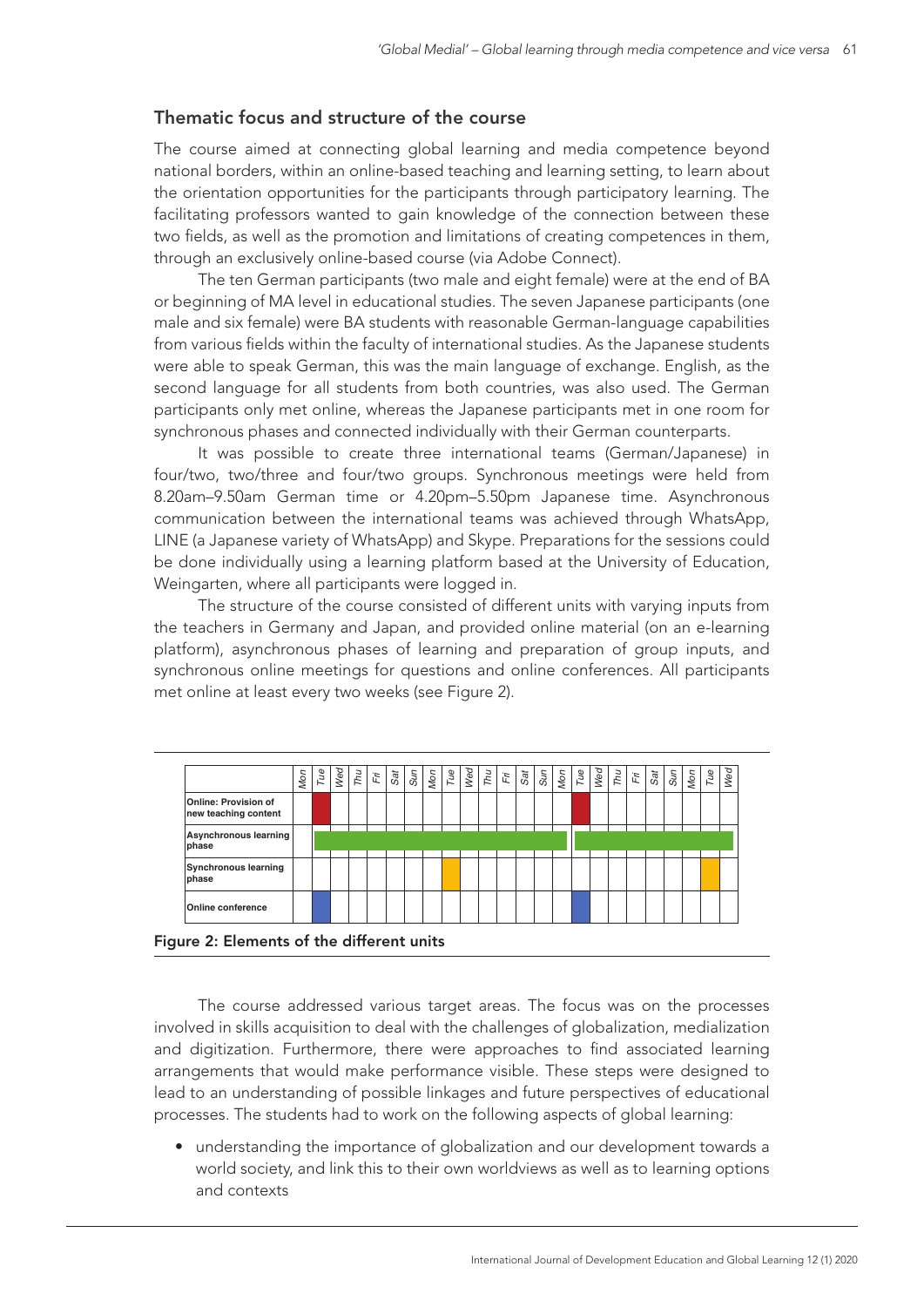- discussing the theoretical foundations of the interdisciplinary field of discourse, understanding current conceptual approaches and competence debates and relating these to their own questions on the types of learning activities used
- • getting to know fields of action beyond their own context of action, linking them to their own activities and debating the educational relevance of the topic.

Within the framework of media literacy, the focus was on the development of competences in relation to oneself (self reference), to others (social reference) and on things (material reference). Students had to:

- explain the importance of media literacy in a society permeated by (digital) media, and move confidently in their media environment and shape it so that their needs were met (material reference)
- explain the influence of media on the communication process and design mediamediated communication processes according to their requirements (social reference)
- explain the influence of media on the socialization process and then reflect on their own media environment as well as selecting and using (digital) media for their own personality development (self reference).

Media education and global learning were found to be related by finding parallels between and delimiting the two approaches from theoretical, practical and conceptual perspectives. Moreover, the students had to develop ideas for furthering the development of the interdisciplinary field.

#### Data-based experiences

The self-determination theory of motivation served as theoretical framework of the evaluation (Deci and Ryan, 1993). Quantitatively, we asked the students to assess to what extent they experienced themselves as competent, self-determined and socially involved in the teaching–learning activities. After each unit, the students had the opportunity to rate 13 statements – 3 on texts, 3 about the video, 4 concerning the learning tasks and 3 on cooperation – using a rating scale (from 1/ not at all to 5/completely correct). In terms of these three dimensions, the event was rated well by the students. For the statements to the texts, an arithmetic mean of 4.07 results for all bars is obtained, 4.29 for the videos, 4.18 for the learning and 3.85 for the cooperation.

It was evident that all students were very enthusiastic about the event. In the groups, there was a basic emotional attachment to the 'we', indicating a sense of group cohesion. Within these developed shared roles, structures and norms, there was no drop out. The quality of the presentations largely met the staff's expectations. In the discussions, the German students dominated. That was confirmed in the feedback and was attributed to linguistic challenges.

All participating students in Germany and Japan had basic experience with digital tools, but not with online learning courses. The online course was compulsory for the German students and an extra-curricular for the Japanese students. The German students could include this course as part of a formal assessed module within their teacher training studies (BA/MA) and/or MA studies.

The Japanese colleague evaluated the course himself by interviewing selected students (Urabe, 2018). He concluded that the Japanese students had a very different understanding of globalization, internationalization and global learning compared to their German counterparts. Whereas global learning in Germany is mainly discussed in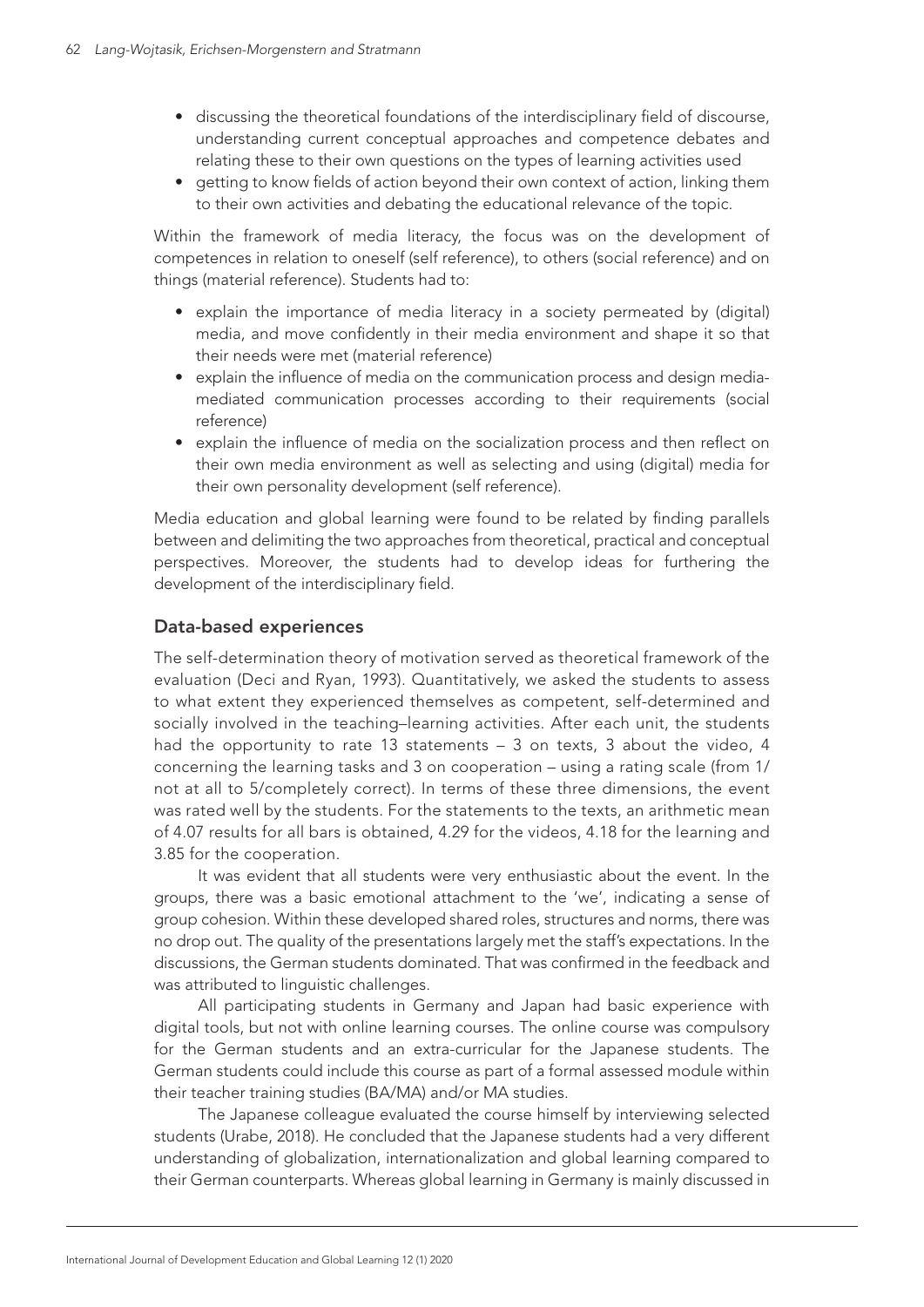terms of critical views and attitudes as world citizens, the Japanese students thought of it more as a tool for economic cooperation.

In the beginning, the Japanese students found it difficult to understand why they should participate in a specific course on global learning. As part of an international faculty, they follow interdisciplinary approaches to international questions of human and social sciences. They widened their competences by connecting global learning to sustainability and justice through their participation in the course.

For the Japanese students, media competence seemed to be related mainly to the use of digital tools. Through the course, they began to understand that competence encompasses much more, including a critical reflection on the use of and participation through digital media based on a level of maturity.

Qualitative data about the experiences of the German students with digital media, globalization and learning were collected at the beginning and at the end of the course as part of a group discussion. The analysis is still in process and focuses on a reconstructive methodological approach (Bohnsack, 2014). The group discussions were conducted by the two professors, facilitating as researchers. The first group discussion took place a week after the first online session. In the first round, ten students based in Germany were present (eight males and two females, aged 21 to 32). Eight were teacher training students (both primary and secondary school) and two were MA students (German as a foreign language). One of the teacher training students came from Hiroshima as part of her exchange semester. The second group discussion took place a week before the end of the semester and consisted of six students (two males and four females), again based in Germany. Both discussions lasted approximately 70 minutes. The initial question for the narration process in both sessions was: What kind of experiences do you have concerning globalization, digital media and learning?

As a thematic summary of the first group discussion, it is clear that the debates concentrate on the students' experiences with digital media in their personal lives (for example, as a normal part of communication – intergenerational when concerning parents) and in schools as well as options to use digital media in teaching (school and university). Globalization is neglected and seems to only be a phenomenon of a digitized world society.

Although the majority of the group have less experience with digital media in school, in terms of using digital learning programmes, it became increasingly clear that the use of digital media is included as part of the professionalization of teaching. This as part of their internships is discussed further in their own study time. The students talk about chances and limitations of access to digital media for economic reasons. They discuss options to use digital media as an exchange instrument beyond national borders (newsgroups, electronic discussion groups, social media) and are aware of the risks as well (cyber-mobbing or the accurate fitting of profiles created by Google). They discuss changes in the motor function of children and young people as a side effect of overconsuming digital media. At the same time, they are aware of the didactical options concerning online-based acquisition and self-directed learning of languages.

The thematic summary of the second group discussion shows a deeper interest from students in globalization as a phenomenon in their own lives, work and education. The students refer to the terminology introduced during the course (for example, glocalization, new networks, world society) and reflect on the global interconnectedness of poverty and wealth, the environment, global warming and climate change as well as refugees, war and weapon production. All these themes are starting points of virtual group work, with concrete consequences for acting or non-acting. The group debates in particular the necessities of empathetic interaction and feasible strategies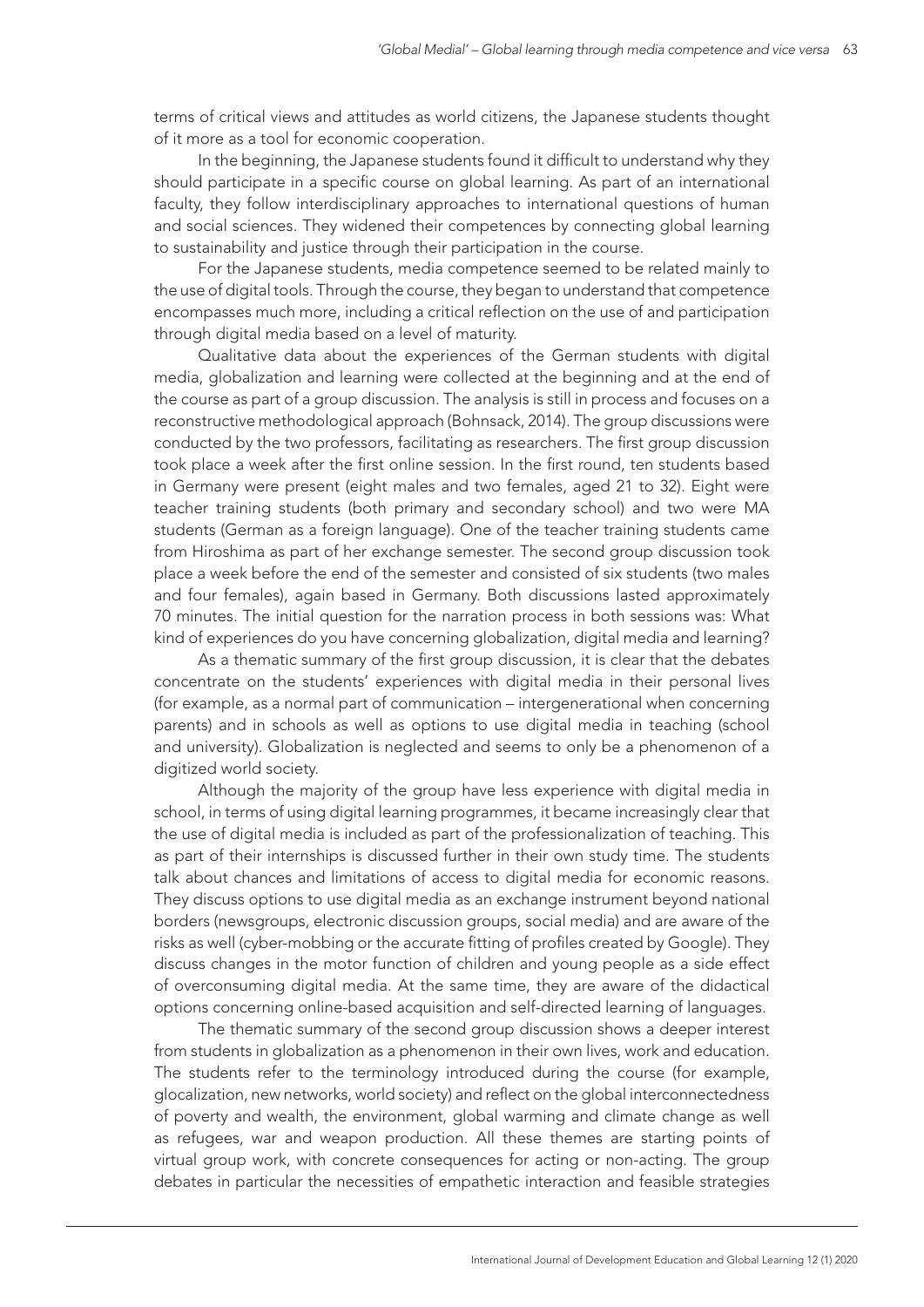of change concerning a sustainable and just future. Besides some critical reflection on the 'digital footprint', debates concerning digital media focus mainly on the handling and technical challenges within the group work and communication. The participants wonder whether technical problems are reported more by the Japanese participants, as the German students expect them to be more experienced. Furthermore, they debate language problems, especially concerning the abilities of the Japanese students in relation to increasing requirements from session to session. They highlight the positive opportunities of media-based international exchange, despite the time gap of eight hours, and report about different learning approaches in a Japanese–German comparison. There are very few attempts to transfer understanding of the subjects debated, concerning individual and collective learning, to didactical decisions in school.

### Lessons learned and research perspectives

The issues reported above are still being analysed. Hence, this article can only give a glimpse of the debates in order to provide lessons learned in the three directions. It is clear that globalization, digital media and their connection as societal challenges are important learning opportunities for students in Japan and Germany. Beyond the technical challenges, the chance to work online in international groups seems to be a feasible way of bringing people together and fostering their dialogical abilities. The approaches that work in the context of a university seem to offer potential options for approaches within schools. The impressions of the first online course show that the acquisition of competences has taken place, with a focus on reflexive aspects of students' own actions in an increasingly confusing world.

The project largely broke new ground in terms of content and methodology. The two fields of educational reflection and action regarding media education and global learning were brought together systematically. Innovative aspects of the new discourse were taken up and embedded in the conceptual setting of the students' virtual learning environments. Didactically, we want to underline that it was possible to offer a glocal (global and local) frame of abstraction combined with practical options for implementation. Cognitive and affective approaches were taken and helped to balance out the common learning possibilities (spatial). The online group work in particular encouraged the students to decelerate together and find options to position themselves in a reflexive way. This offered periods of common reflection for new orientation (temporal). Examples of various cultural contexts were used and combined with cross-sectional subjects concerning future orientation (factual). Finally, cooperation was the basis of the common work within a pluralistic group of various life concepts. It is also clear that participants from very different places within world society tried to offer dialogical options to fulfil most of their needs in dealing with the different challenges of the given field (social).

From this point of view, various empirical research interests can be generated. We are particularly interested in how globally-oriented media literacy develops in the intercontinental and intercultural context, and what significance this has in attitudes towards virtual–physical space.

## Acknowledgements

We thank the peer reviewers for their critical feedback on an earlier draft of this article and Claudia Bergmueller as well as Clare Bentall for valuable comments on language challenges.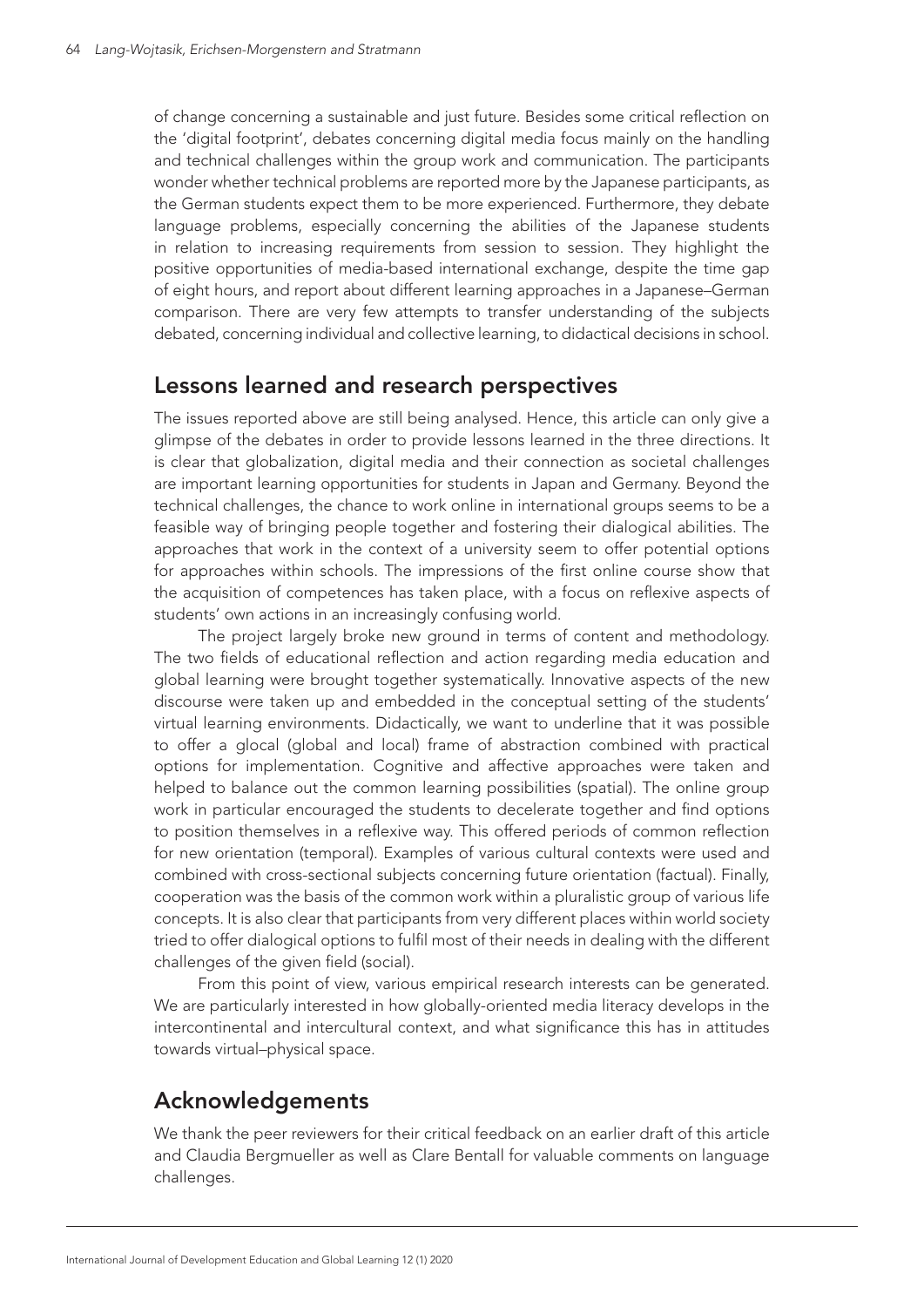### Notes on the contributors

Gregor Lang-Wojtasik is Professor of educational science (education of difference) at the University of Education, Weingarten, and Dean of Study Affairs at one of the faculties, as well as Director of the Research Centre for Innovation in Education and Professional Development. Alongside these roles, he is also a primary and secondary school teacher, a mediator and trainer in non-violent communication and a senate's delegate for academic relations with Asia. His research areas are international and intercultural comparative educational science and research in school development.

Ronja M. Erichsen-Morgenstern is a PhD student (scholarship of the Hans-Boeckler-Foundation) and an associate member of the Research Centre for Innovation in Education and Professional Development. Until October 2017, she worked as an academic employee within the project "Global Medial" at the University of Education, Weingarten. Her areas of research are global learning and education for sustainable development, multicultural education and research in school development.

Jörg Stratmann is Professor of educational science (media education) at the University of Education, Weingarten, and was Co-Director of the Research Centre for Innovation in Education and Professional Development. His research areas are the implementation of media-based learning within organizations, arrangement of media-supported scenarios of learning and testing, and media-related development of competences.

## References

- Asbrand, B. (2009) *Wissen und Handeln in der Weltgesellschaft: Eine qualitativ-rekonstruktive Studie zum Globalen Lernen in der Schule und in der außerschulischen Jugendarbeit*. Münster: Waxmann.
- Baacke, D. (1998) 'Zum Konzept und zur Operationalisierung von Medienkompetenz'. Online. <https://tinyurl.com/yal4lpxc> (accessed 26 April 2020).
- Beck, U. (1986) *Risikogesellschaft: Auf dem Weg in eine andere Moderne*. Frankfurt am Main: Suhrkamp.
- Bloem, S. (2016) *Die PISA-Strategie der OECD: Zur Bildungspolitik eines globalen Akteurs*. Weinheim: Beltz Juventa.
- Bohnsack, R. (2014) *Rekonstruktive Sozialforschung: Einführung in qualitative Methoden*. 9th ed. Opladen: Barbara Budrich.

Bos, W., Eickelmann, B. and Gerick, J. (2014) 'Computer- und informationsbezogene Kompetenzen von Schülerinnen und Schülern der 8. Jahrgangsstufe in Deutschland im internationalen Vergleich'. In Bos, W., Eickelmann, B., Gerick, J., Goldhammer, F., Schaumburg, H., Schwippert, K., Senkbeil, M., Schulz-Zander, R. and Wendt, H. (eds) *ICILS 2013: Computer- und informationsbezogene Kompetenzen von Schülerinnen und Schülern in der 8. Jahrgangsstufe im internationalen Vergleich*. Münster: Waxmann, 113–45.

- Bourn, D. (2014) *The Theory and Practice of Global Learning* (Research Paper 11). London: Development Education Research Centre.
- Bourn, D. (2016) 'Teachers as agents of social change'. *International Journal of Development Education and Global Learning*, 7 (3), 63–77.
- Brendel, N. (2017) *Reflexives Denken im Geographieunterricht: Eine empirische Studie zur Bestimmung von Schülerreflexion mithilfe von Weblogs im Kontext Globalen Lernens*. Münster: Waxmann.
- Castells, M. (1996) *The Rise of the Network Society*. Cambridge, MA: Blackwell.
- Castells, M. (1997) *The Power of Identity*. Malden, MA: Blackwell.
- Darji, B.B. and Lang-Wojtasik, G. (2014) 'Preparing globally competent teachers: Indo-German perspectives on teacher training'. *International Journal of Development Education and Global*  Learning, 6 (3), 49–62.
- Deci, E.L. and Ryan, R.M. (1993) 'Die Selbstbestimmungstheorie der Motivation und ihre Bedeutung für die Pädagogik'. *Zeitschrift für Pädagogik*, 39 (2), 223–38.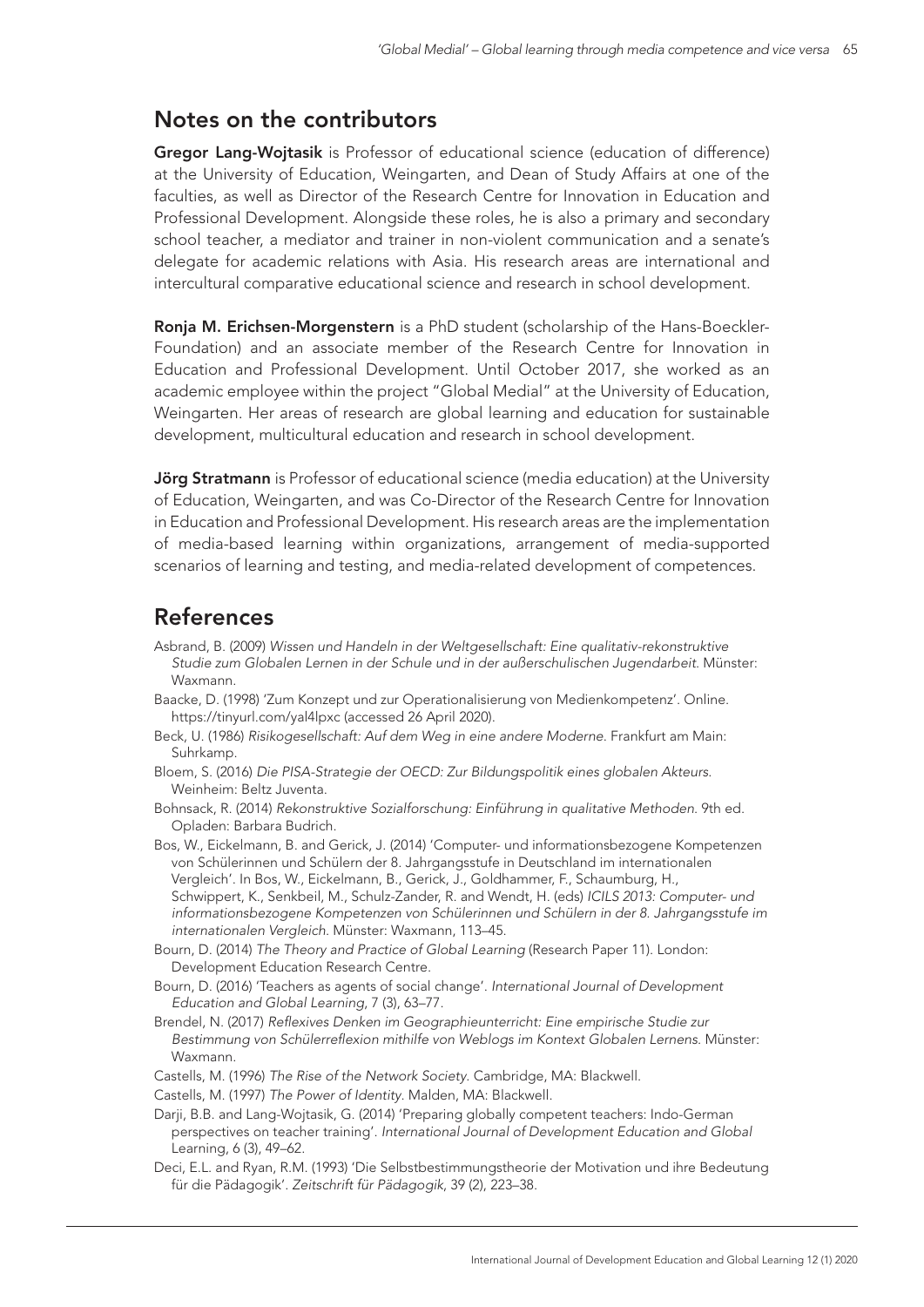Döbeli Honegger, B. (2016) *Mehr als 0 und 1: Schule in einer digitalisierten Welt*. Bern: Hep Verlag. Feierabend, S., Plankenhorn, T. and Rathgeb, T. (2017) *JIM-Studie 2017: Jugend, Information, (Multi-) Media*. Stuttgart: Medienpädagogischer Forschungsverbund Südwest. Online.

- <https://tinyurl.com/y8hex29l> (accessed 26 April 2020). Gapski, H. (2001) *Medienkompetenz: Eine Bestandsaufnahme und Vorüberlegungen zu einem*
- *systemtheoretischen Rahmenkonzept*. Wiesbaden: VS Verlag für Sozialwissenschaften. Gapski, H. (2016) 'Medienkompetenz 4.0'. *Merz – Medien und Erziehung: Zeitschrift für*
- *Medienpädagogik*, 60 (4), 19–25. Goodwin, A.L. (2010) 'Globalization and the preparation of quality teachers: Rethinking knowledge domains for teaching'. *Teaching Education*, 21 (1), 19–32.
- Hartmeyer, H. and Wegimont, L. (eds) (2016) *Global Education in Europe Revisited: Strategies and structures: Policy, practice and challenges*. Münster: Waxmann.
- Höhnle, S. (2014) *Online-gestützte Projekte im Kontext Globalen Lernens im Geographieunterricht: Empirische Rekonstruktion internationaler Schülerperspektiven*. Münster: Monsenstein und Vannerdat.
- Jenkins, H., Purushotma, R., Weigel, M., Clinton, K. and Robison, A.J. (2009) *Confronting the Challenges of Participatory Culture: Media education for the 21st century* (John D. and Catherine T. Macarthur Foundation Reports on Digital Media and Learning). Cambridge, MA: MIT Press.
- Jörissen, B. and Marotzki, W. (2009) *Medienbildung Eine Einführung: Theorie, Methoden, Analysen*. Bad Heilbrunn: J. Klinkhardt.
- Kammerl, R. (2009) 'Web 2.0. Neue Medien neue Chancen für Partizipation und Demokratieerziehung?'. *ZEP: Zeitschrift für internationale Bildungsforschung und Entwicklungspädagogik*, 32 (3), 9–13.
- Kammerl, R. (2017) 'Medienpädagogik und -didaktik global'. In Lang-Wojtasik, G. and Klemm, U. (eds) *Handlexikon Globales Lernen*. 2nd ed. Münster: Klemm und Oelschläger, 282–4.
- Kammerl, R. and Lang-Wojtasik, G. (2006) 'Globales Lernen und Neue Medien: Lernherausforderungen, Bildungsmöglichkeiten und didaktische Arrangements'. *ZEP: Zeitschrift für internationale Bildungsforschung und Entwicklungspädagogik*, 29 (3), 2–6.
- Kater-Wettstädt, L. (2015) *Unterricht im Lernbereich Globale Entwicklung: Der Kompetenzerwerb und seine Bedingungen*. Münster: Waxmann.
- Kerres, M. (2017) 'Digitalisierung als Herausforderung für die Medienpädagogik: "Bildung in einer digital geprägten Welt"'. In Fischer, C. (ed.) *Pädagogischer Mehrwert? Digitale Medien in Schule und Unterricht* (Münstersche Gespräche zur Pädagogik 33). Münster: Waxmann, 85–104.
- Klafki, W. (1981) 'Zur Unterrichtsplanung im Sinne kritisch-konstruktiver Didaktik'. In Adl-Amini, B. and Künzli, R. (eds) *Didaktische Modelle und Unterrichtsplanung*. 2nd ed. München: Juventa, 11–48.
- Klauer, K.J. (1973) *Revision des Erziehungsbegriffs: Grundlagen einer empirisch-rationalen Pädagogik*. Düsseldorf: Pädagogischer Verlag Schwann.
- Klauer, K.J. and Leutner, D. (2012) *Lehren und Lernen: Einführung in die Instruktionspsychologie*. 2nd ed. Weinheim: Beltz.
- KMK, BMZ and Engagement Global (eds) (2016) *Orientierungsrahmen für den Lernbereich Globale Entwicklung*. 2nd ed. Berlin: Cornelsen.
- Lang-Wojtasik, G. (2008) *Schule in der Weltgesellschaft. Herausforderungen und Perspektiven einer Schultheorie jenseits der Moderne*. Weinheim/München: Juventa.
- Lang-Wojtasik, G. (2014a) 'Global Teacher für die Weltgesellschaft!? Theoretische Überlegungen zu den Kompetenzen von Lehrkräften, um Globales Lernen kompetenzorientiert zu unterrichten'. *ZEP: Zeitschrift für internationale Bildungsforschung und Entwicklungspädagogik*, 37 (3), 4–9.
- Lang-Wojtasik, G. (2014b) 'World society and the human being: The possibilities and limitations of global learning in dealing with change'. *International Journal of Development Education and Global* Learning, 6 (1), 53–74.
- Lang-Wojtasik, G. (2018a) 'Schulen in der Einen Welt Perspektiven einer global orientierten Schulentwicklungsforschung'. In Simojoki, H., Scheunpflug, A. and Schreiner, M. (eds) *Evangelische Schulen und religiöse Bildung in der Weltgesellschaft*. Münster: Waxmann, 97–118.
- Lang-Wojtasik, G. (2018b) 'Transformative cosmopolitan education and Gandhi's relevance today'. *International Journal of Development Education and Global Learning, 10 (1), 72–89.*
- Lang-Wojtasik, G. (2019) 'Globales Lernen als transformative Bildung Überlegungen zu einer Allgemeinen Didaktik mit weltbürgerlichem Anspruch'. In Lang-Wojtasik, G. and König, S. (eds) *Die Vielfalt methodischer Zugänge in der Unterrichtsforschung: Beispiele aus Fachdidaktik und Allgemeiner Didaktik*. Ulm: Klemm und Oelschläger, 23–48.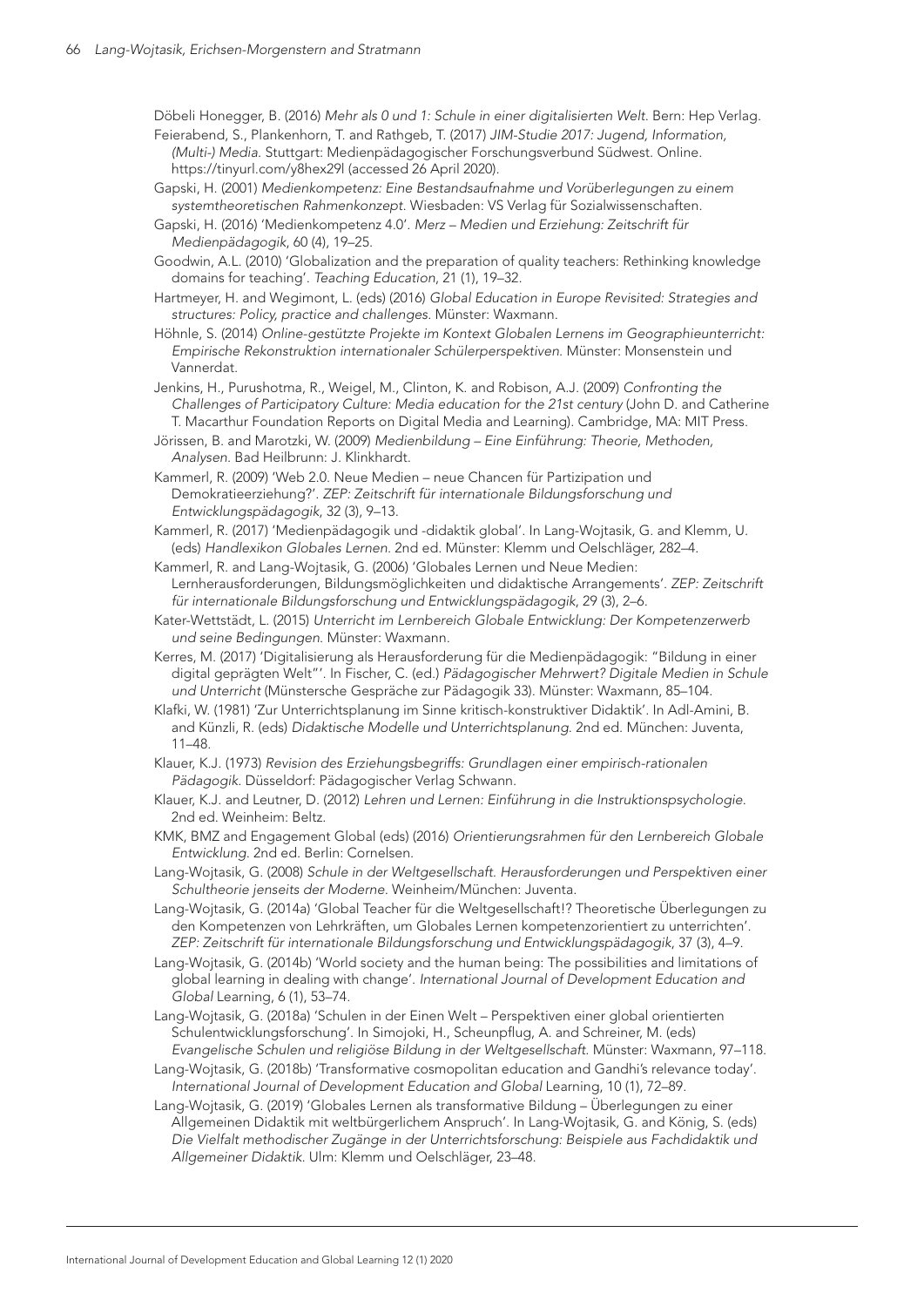- Lang-Wojtasik, G. and Erichsen-Morgenstern, R.M. (2019) 'Transformation als Herausforderung: Globales Lernen als lebenslanger Bildungsauftrag für alle'. In Leal Filho, W. (ed.) *Aktuelle Ansätze zur Umsetzung der UN-Nachhaltigkeitsziele*. Berlin: Springer, 251–70.
- Lang-Wojtasik, G. and Klemm, U. (eds) (2017) *Handlexikon Globales Lernen*. 2nd ed. Münster: Klemm und Oelschläger.
- Luhmann, N. (1971) 'Die Weltgesellschaft'. *ARSP: Archiv für Rechts- und Sozialphilosophie*, 57 (1), 1–35.
- Luhmann, N. (1997) 'Globalization or world society: How to conceive of modern society?'. *International Review of Sociology*, 7 (1), 67–79.
- Luhmann, N. (2005) 'Inklusion und Exklusion'. In Luhmann, N. *Soziologische Aufklärung 6: Die Soziologie und der Mensch*. 2nd ed. Wiesbaden: VS Verlag für Sozialwissenschaften, 226–51.
- Luhmann, N. and Schorr, K.E. (1982) 'Das Technologieproblem der Erziehung und die Pädagogik'. In Luhmann, N. and Schorr, K.E. (eds) *Zwischen Technologie und Selbstreferenz: Fragen an die Pädagogik*. Frankfurt am Main: Suhrkamp, 11–40.
- McLuhan, M. (2011) *The Gutenberg Galaxy: The making of typographic man*. Toronto: University of Toronto Press.
- MfKJS BaWü (Ministerium für Kultus, Jugend und Sport Baden-Württemberg) (2016) *Bildungspläne Baden-Württemberg*. Online. [www.bildungsplaene-bw.de/,Lde/LS/BP2016BW/ALLG/LP](http://www.bildungsplaene-bw.de/,Lde/LS/BP2016BW/ALLG/LP)  (accessed 30 August 2018).
- Moser, H. (2010) *Einführung in die Medienpädagogik: Aufwachsen im Medienzeitalter*. 5th ed. Wiesbaden: VS Verlag für Sozialwissenschaften.
- O'Loughlin, E. and Wegimont, L. (2003) 'Executive summary'. In O'Loughlin, E. and Wegimoint, L. (eds) *Global Education in Europe to 2015: Strategy, policies, and perspectives: Outcomes and papers of the Europe-wide Global Education Congress, Maastricht, The Netherlands, 15–17 November 2002*. Lisbon: North-South Centre of the Council of Europe, 9–12.
- Pike, G. and Selby, D. (1988) *Global Teacher, Global Learner*. London: Hodder and Stoughton.
- Postman, N. (1988) *Wir amüsieren uns zu Tode: Urteilsbildung im Zeitalter der Unterhaltungsindustrie*. Frankfurt am Main: Fischer.
- Robertson, R. (1998) 'Glokalisierung: Homogenität und Heterogenität in Raum und Zeit'. In Beck, U. (ed.) *Perspektiven der Weltgesellschaft*. Frankfurt am Main: Suhrkamp, 192–220.
- Roth, H. (1971) *Entwicklung und Erziehung: Grundlagen einer Entwicklungspädagogik* (Pädagogische Anthropologie 2). Hannover: Schroedel.
- Russell, P. (1998) *Waking Up in Time: Finding inner peace in times of accelerating change*. Novato, CA: Origin Press.
- Rychen, D.S. (2003) 'Key competencies: Meeting important challenges in life'. In Rychen, D.S. and Salganik, L.H. (eds) *Key Competencies for a Successful Life and a Well-Functioning Society*. Cambridge, MA: Hogrefe and Huber, 63–107.
- Scheunpflug, A. (2011) 'Global education and cross-cultural learning: A challenge for a researchbased approach to international teacher education'. *International Journal of Development Education and Global Learning*, 3 (3), 29–44.
- Scheunpflug, A. (2017) 'Globales Lernen Geschichte'. In Lang-Wojtasik, G. and Klemm, U. (eds) *Handlexikon Globales Lernen*. 2nd ed. Münster: Klemm und Oelschläger, 141–4.
- Scheunpflug, A. and Schröck, N. (2002) *Globales Lernen: Einführung in eine pädagogische Konzeption zur entwicklungsbezogenen Bildung*. 2nd ed. Stuttgart: Brot für die Welt.
- Scheunpflug, A. and Uphues, R. (2010) 'Was wissen wir in Bezug auf das Globale Lernen? Eine Zusammenfassung empirisch gesicherter Erkenntnisse'. In Schrüfer, G. and Schwarz, I. (eds) *Globales Lernen: Ein geographischer Diskursbeitrag*. Münster: Waxmann, 63–100.
- Schiefner, M. (2011) 'Medienpädagogik Strömungen, Forschungsfragen und Aufgaben'. In Ebner, M. and Schön, S. (eds) *L3T: Lehrbuch für Lernen und Lehren mit Technologien*. Online.<https://tinyurl.com/yc3kutq8>(accessed 30 April 2020).
- Schreiber, J.-R. (2016) 'Kompetenzen, Themen, Anforderungen, Unterrichtsgestaltung und Curricula'. In KMK, BMZ and Engagement Global (eds) *Orientierungsrahmen für den Lernbereich Globale Entwicklung*. 2nd ed. Berlin: Cornelsen, 84–110.
- Simanowski, R. (2018) *Stumme Medien: Vom Verschwinden der Computer in Bildung und Gesellschaft*. Berlin: Matthes und Seitz.
- Stratmann, J. (2017) 'Medienkompetenz global'. In Lang-Wojtasik, G. and Klemm, U. (eds) *Handlexikon Globales Lernen*. 2nd ed. Münster: Klemm und Oelschläger, 277–82.
- Stratmann, J., Lang-Wojtasik, G. and Erichsen-Morgenstern, R.M. (2018) 'Global Medial – Kompetenzerwerb von Studierenden in einer interkulturellen online bereitgestellten Lernumgebung'. *ZEP: Zeitschrift für internationale Bildungsforschung und Entwicklungspädagogik*, 41 (1), 29–33.